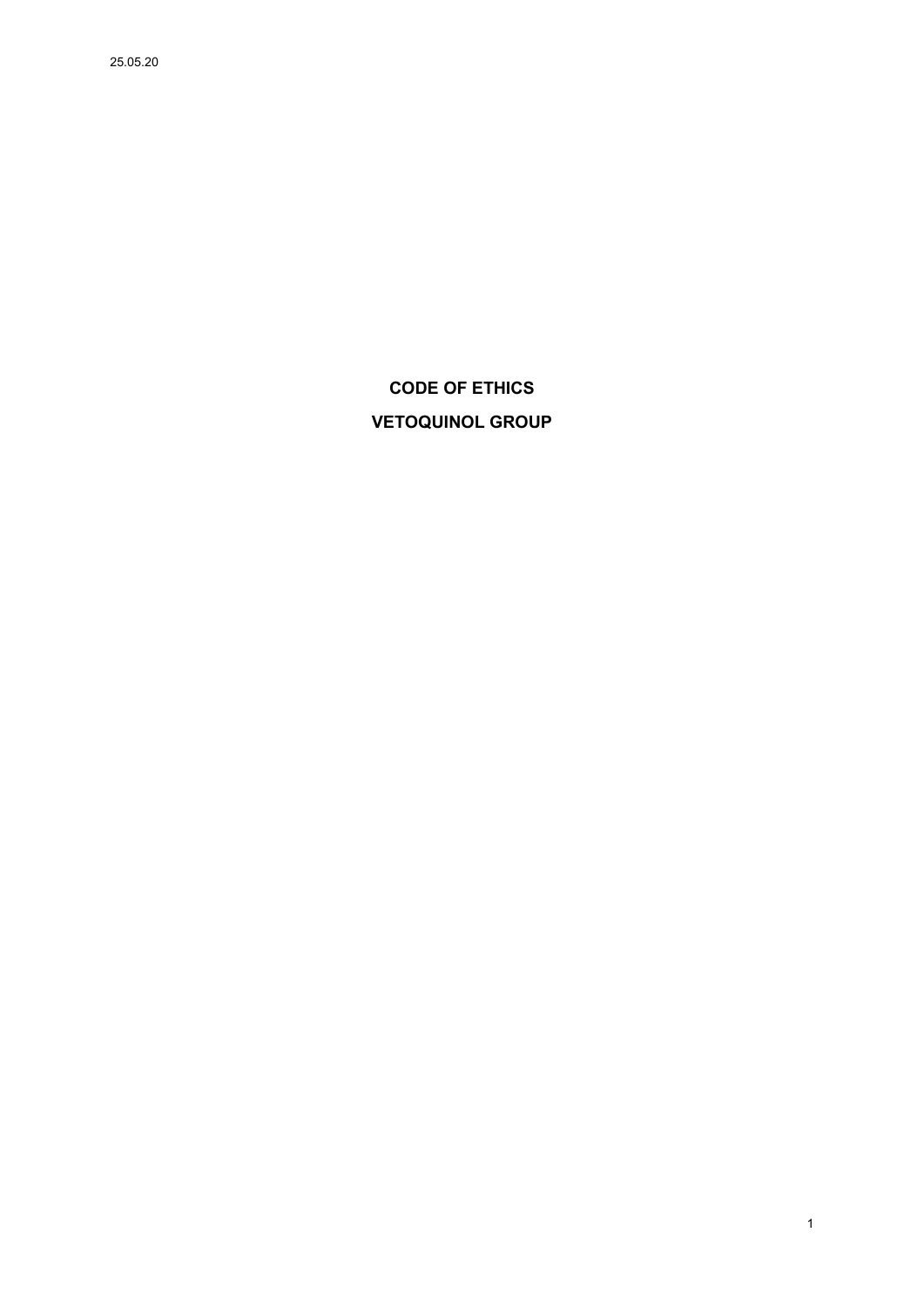Two years ago, we defined together the values we wanted as the basis for the harmonious and ambitious development of our laboratory. Trust, Dare and Collaborate to Achieve More Together has been our common base throughout the world ever since.

I am proud to be running a laboratory which has such unifying values.

These values assume that sufficiently specific rules of conduct are shared among everyone, irrespective of the country and the activity or duties performed. This is particularly true for the full expression of the Trust value.

These common rules are for everyone to follow and we have brought them together in the Vetoquinol Code of Ethics, presented in the following pages. It is the cornerstone of our laboratory.

This Code of Ethics updates the Good Business Practices Guide whilst retaining the foundations of integrity and loyalty which have been Vetoquinol's hallmark for several decades. It should help every one of us address the challenges facing us in a changing world with the emergence of new technology, the proliferation of increasingly complex regulations, the implementation of new organisational structures and the appearance of new social demands.

It should be viewed as an instrument for promoting a culture of ethics and compliance within Vetoquinol at both an individual and collective level.

It is in this way, by strictly adhering to the law, by always acting with integrity, by being loyal and objective with regard to our company and our partners, and by maintaining harmonious human relationships, that we uphold Vetoquinol's values and ensure its long-term future.

2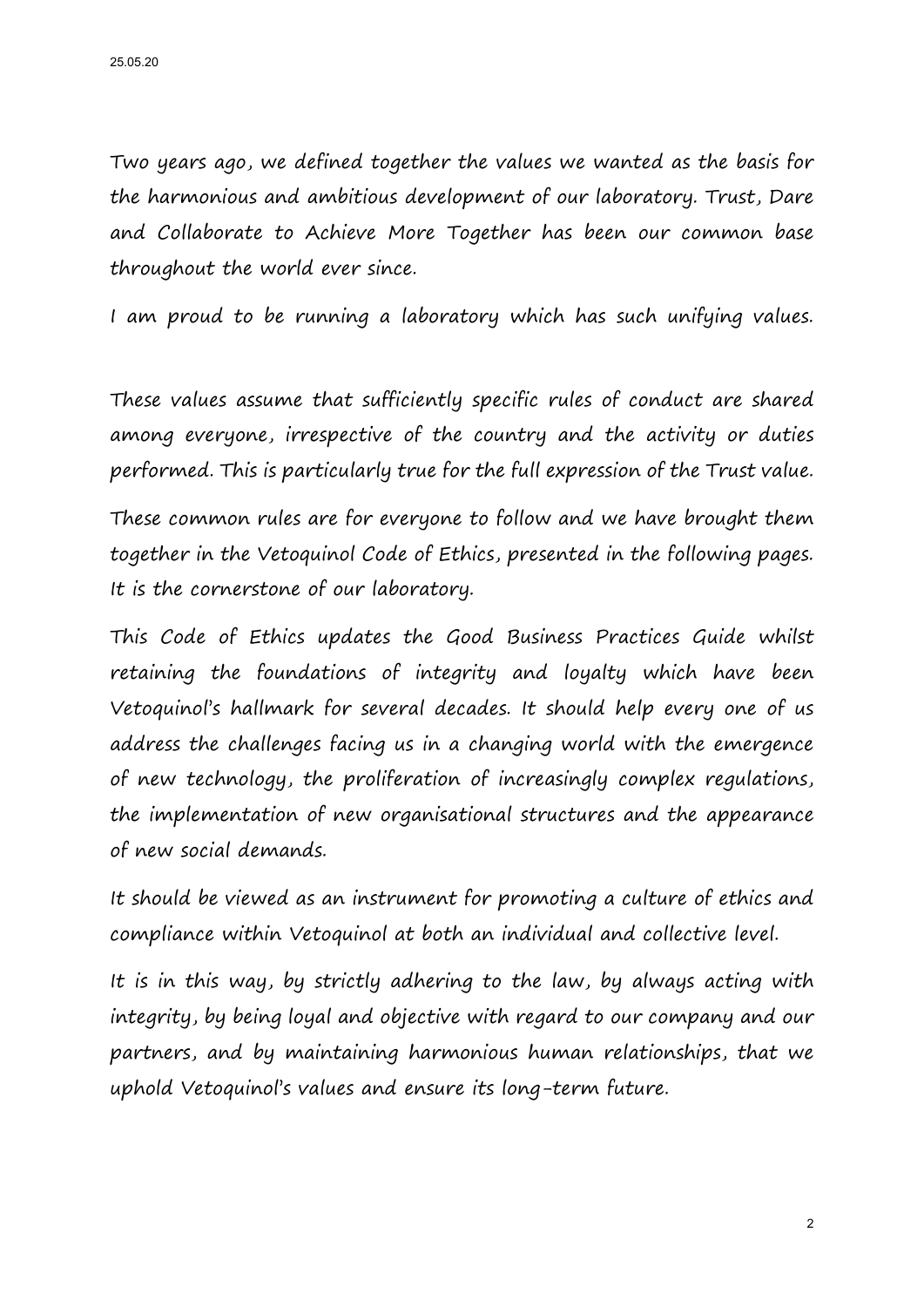So I am counting on each and every one of you to apply and enforce this Code of Ethics and embody it on a daily basis so that we can achieve even more together.

Matthieu Frechin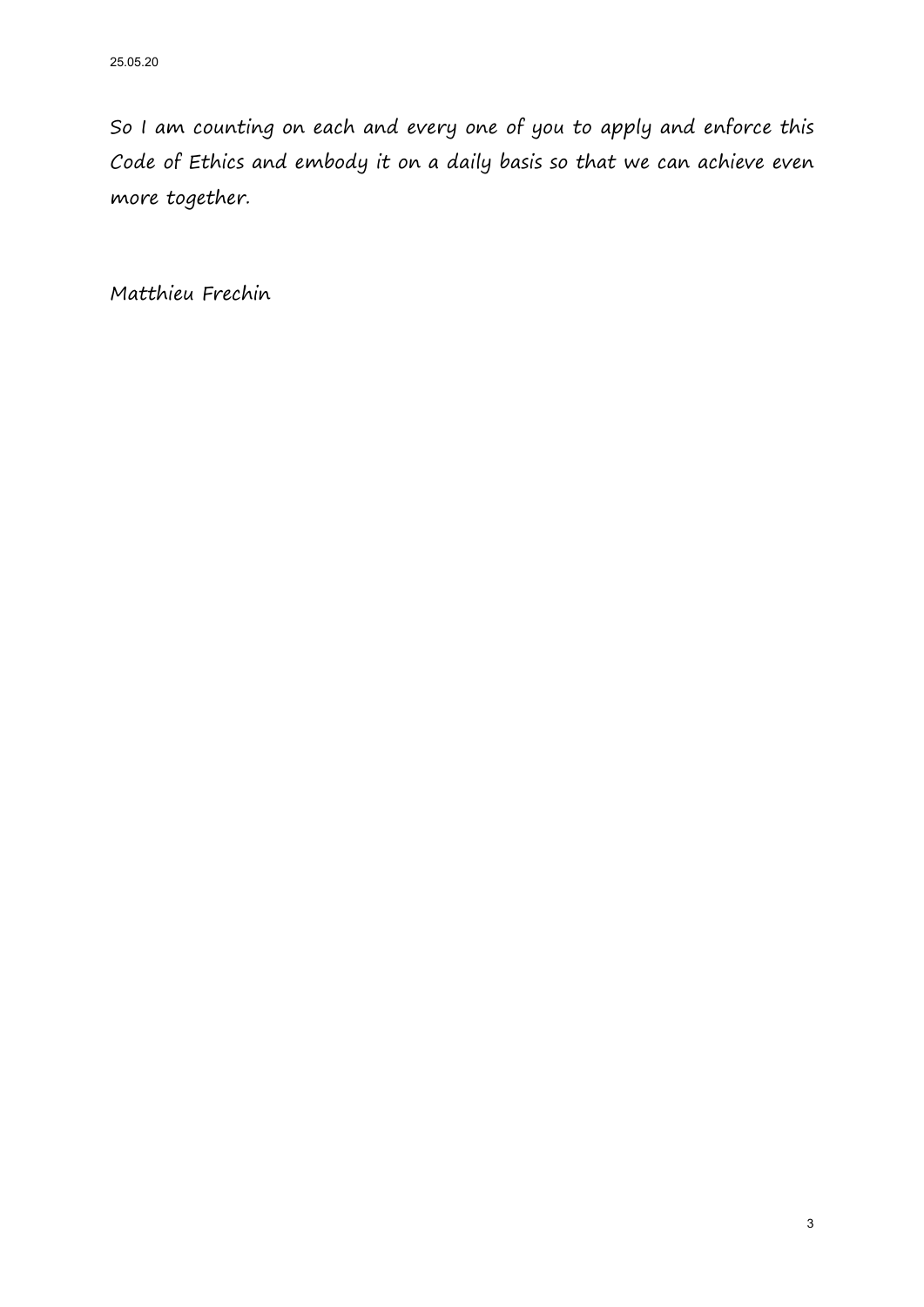# **CONTENTS**

| GENERAL PRINCIPLES AND SCOPE OF THE CODE OF ETHICS 5  |
|-------------------------------------------------------|
| 1. COMPLIANCE WITH APPLICABLE LAWS AND REGULATIONS  6 |
|                                                       |
|                                                       |
|                                                       |
|                                                       |
|                                                       |
|                                                       |
|                                                       |
|                                                       |
|                                                       |
|                                                       |
|                                                       |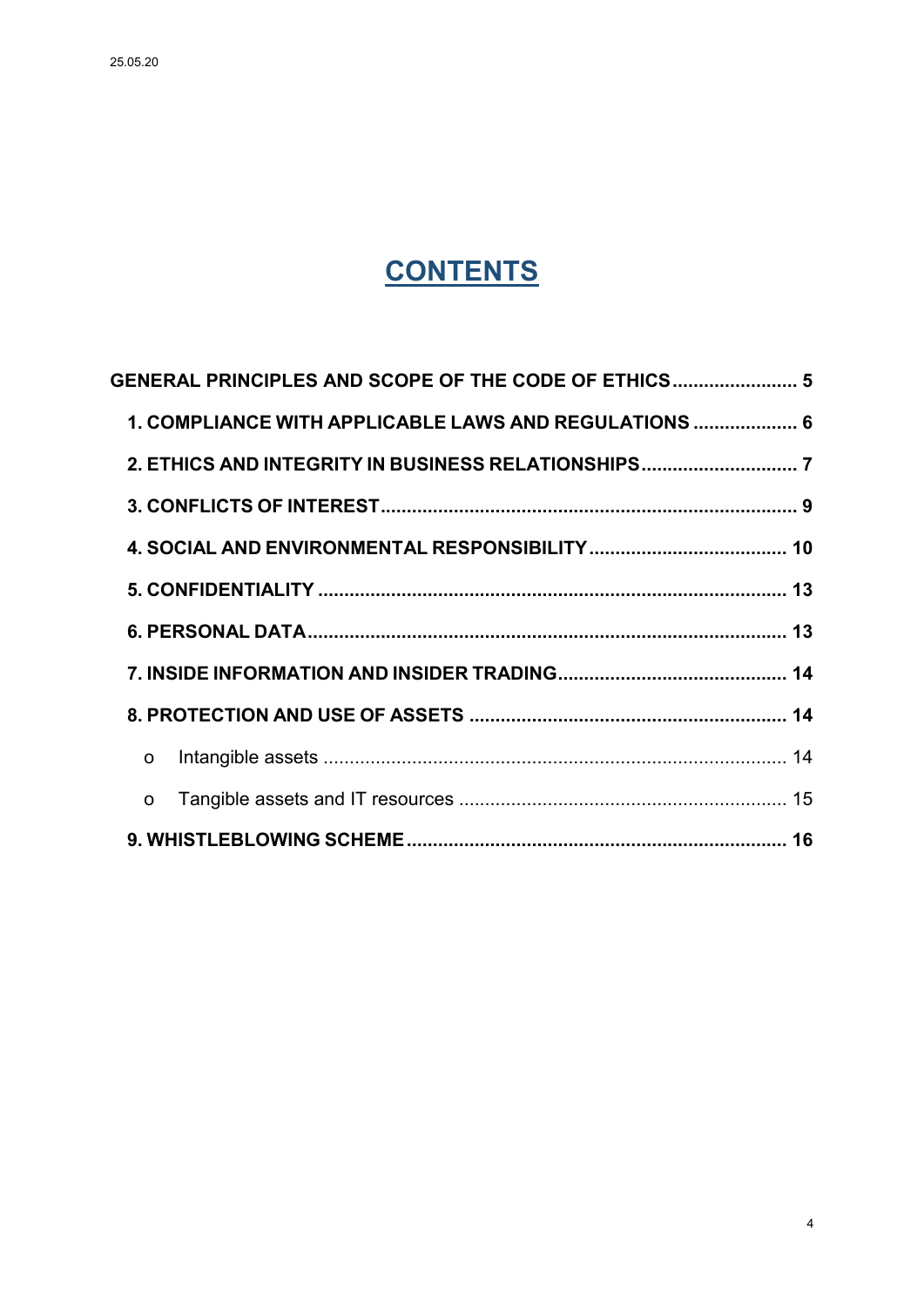# <span id="page-4-0"></span>GENERAL PRINCIPLES AND SCOPE OF THE CODE OF ETHICS

This Code is the cornerstone of the common rules which must guide all of the VETOQUINOL Group's employees in their conduct and day-to-day actions. It includes the Middlenext Anti-Corruption Code of Conduct which VETOQUINOL has adopted.

This Code applies to:

- o all of the VETOQUINOL Group's employees, irrespective of their duties, their hierarchical positions, the type of contract they have or the country where they work, as well as all of the VETOQUINOL Group's corporate officers;
- $\circ$  all of the professional activities and relationships inside or outside the VETOQUINOL Group.

Each employee is given a copy of the Code of Ethics when they join the Group.

The Code of Ethics is also available on the Intranet, in English and in French, at:

<http://intranet.vetoquinol/en/group/ethics-anti-corruption/translate-to-anglais-ethique>

and on the Group's corporate website at:

<https://www.vetoquinol.com/fr/content/ethique-et-anti-corruption>.

Each employee must read and internalise the rules set out in this Code. If employees have any questions about a given situation and/or the content of the Code, they should contact their line manager and/or the ethics advisors appointed by the Group [\(christelle.georges@vetoquinol.com\)](mailto:christelle.georges@vetoquinol.com).

Every employee is expected to act in compliance with the rules set out in this Code all the time, regardless of their working environment, and use their common sense and judgement.

Likewise, every manager is expected to set an example by promoting the rules contained in the Code in the day-to-day management of their teams and in decision-making processes.

Failure to comply with the Code may invoke the employee's personal liability and give rise to disciplinary measures. If warranted, the VETOQUINOL Group reserves the right to initiate legal proceedings, apart from proceedings which might be initiated by the authorities.

The Code of Ethics can be changed at the instigation of the VETOQUINOL Group; any changes shall be brought to the attention of the employees by any appropriate means.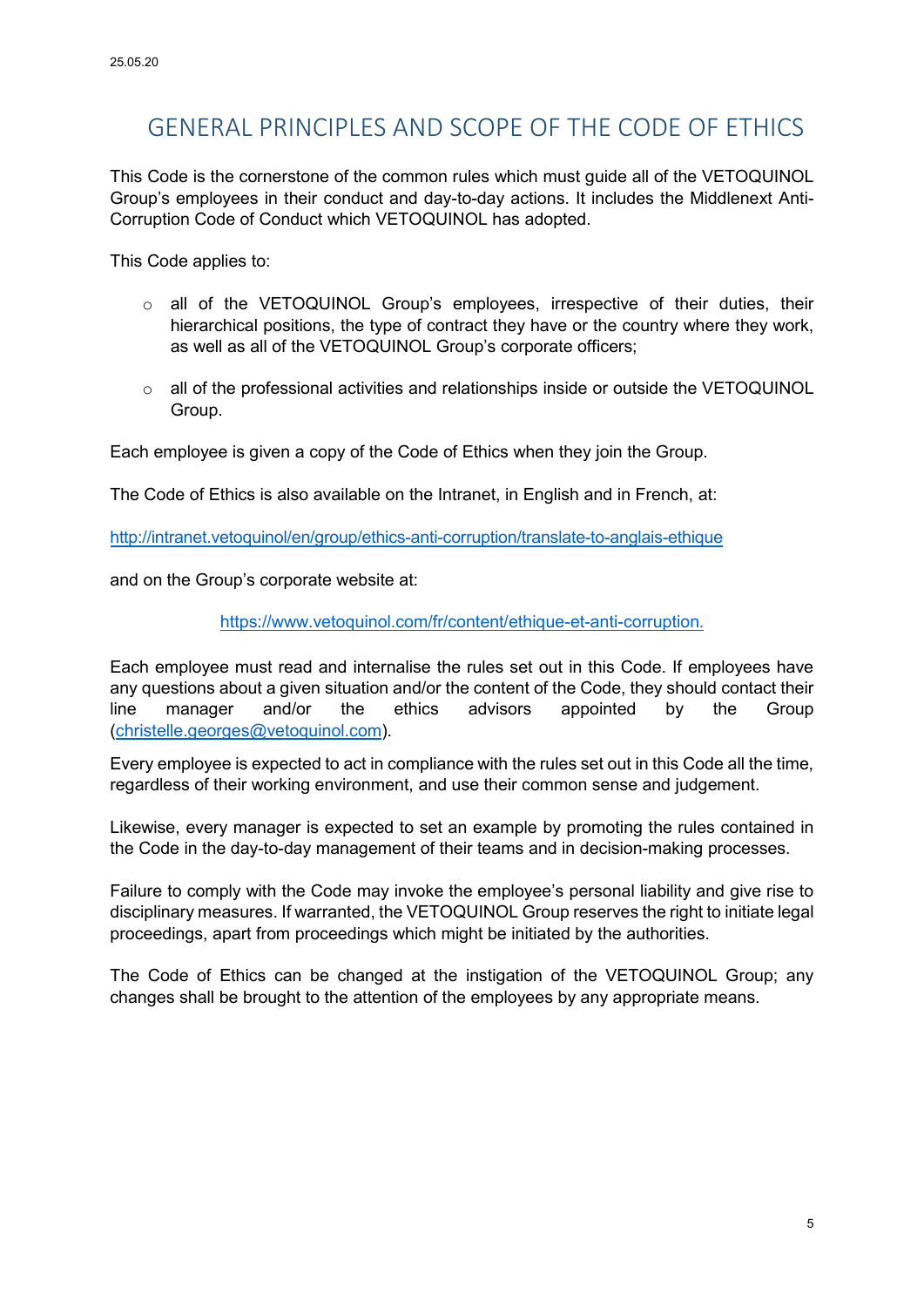# <span id="page-5-0"></span>1. COMPLIANCE WITH APPLICABLE LAWS AND REGULATIONS

The VETOQUINOL Group undertakes to fully comply with all the laws and regulations that apply to its activities, irrespective of the country where they are conducted.

Each employee is responsible for finding out about the laws, regulations and standards that apply to their field of activity from their superiors and for seeking the opinion of the management teams concerned when necessary.

■ Development, manufacture, registration and distribution of animal health products

Each employee has a duty to comply with all the laws, regulations and standards specific to animal health, particularly those concerning Good Laboratory Practices, Good Manufacturing Practices, Good Distribution Practices and pharmacovigilance.

Each employee must, in general, contribute to the safety and quality of products placed on the market by the VETOQUINOL Group.

**National and international trade** 

Each employee must ensure that each of the national or transnational transactions they handle is legal and compliant, making sure that the nature of the products and their purpose or use are not restricted or banned and ensuring that all the required authorisations and licences have been obtained.

Each employee involved in transnational commercial operations should know and stay abreast of developments in national and international laws and regulations that apply to international trade in merchandise and/or services, particularly regarding customs and export control.

**Filter** Free and fair competition

The VETOQUINOL Group complies with competition law which aims to guarantee fair and healthy competition between the economic players in its sector and to prevent and indeed punish any practice which would distort or impede such competition.

Therefore, employees must not engage in behaviour which in any way aims to distort, restrict or impede free competition, regardless of the country in which they operate, and in particular:

- participate in an agreement, even verbal, the purpose of which, directly or indirectly, is to (i) fix prices or (ii) divide or share markets or (iii) limit production or (iv) treat customers or suppliers in a discriminatory manner or (v) put in place unfair practices with the aim of driving out competitors or (vi) denigrate competitors or their products;
- fix the resale prices of distributors of VETOQUINOL products without this prohibiting a recommended retail price from being disclosed.

Any breach of competition laws and regulations may result in the authorities imposing heavy penalties on both the VETOQUINOL Group and the employee concerned.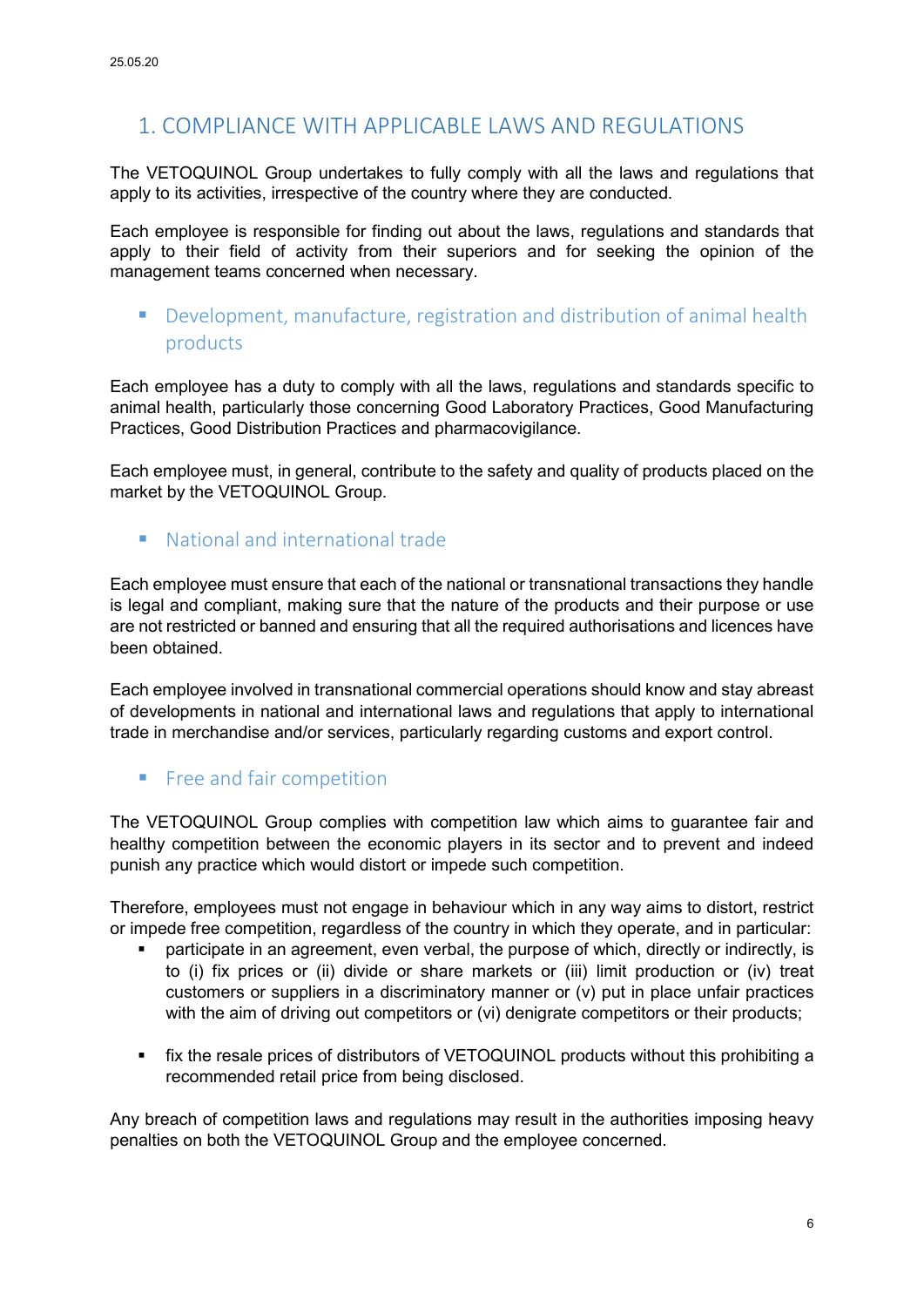The employee's failure to comply with competition laws and regulations may also result in disciplinary action.

#### **Accounts / Finances**

In order to maintain the trust of its partners and shareholders, it is essential for the VETOQUINOL Group that the accounting and financial information reflects a true and faithful picture of the Group's accounts and financial situation.

Therefore, each employee must make sure that the account entries, the accounts and the financial statements of each of the Group's entities accurately reflect the operations conducted by these entities and comply with current regulations and current internal procedures.

#### **Taxation**

The VETOQUINOL Group undertakes to comply with the taxation laws of the countries in which it conducts its activities.

The VETOQUINOL Group undertakes to comply with current tax regulations and implements the OECD guidelines and recommendations regarding transfer prices and trade in goods and services between the Group's legal entities.

#### **Anti-corruption**

The VETOQUINOL Group is engaged in a process aiming to combat all forms of corruption and breach of probity. To this effect, it has adopted the Middlenext Anti-Corruption Code of Conduct which is annexed to this Code and which forms an integral part of it. It must be strictly adhered to by each employee.

Non-adherence to this Code of Conduct renders employees liable to penalties.

**In the absence of specific laws and/or regulations, employees must in all circumstances act with common sense and exercise good judgement.**

# <span id="page-6-0"></span>2. ETHICS AND INTEGRITY IN BUSINESS RELATIONSHIPS

The VETOQUINOL Group wishes to maintain business relationships with all of its partners which meet a high standard of professional ethics.

#### **Public authorities**

Public authorities play a vital role in the VETOQUINOL Group's business. Consequently, each employee is expected to maintain transparent relationships with these authorities and collaborate with them for the Group's sustainable development in compliance with the rules and laws of each country in which it conducts its business.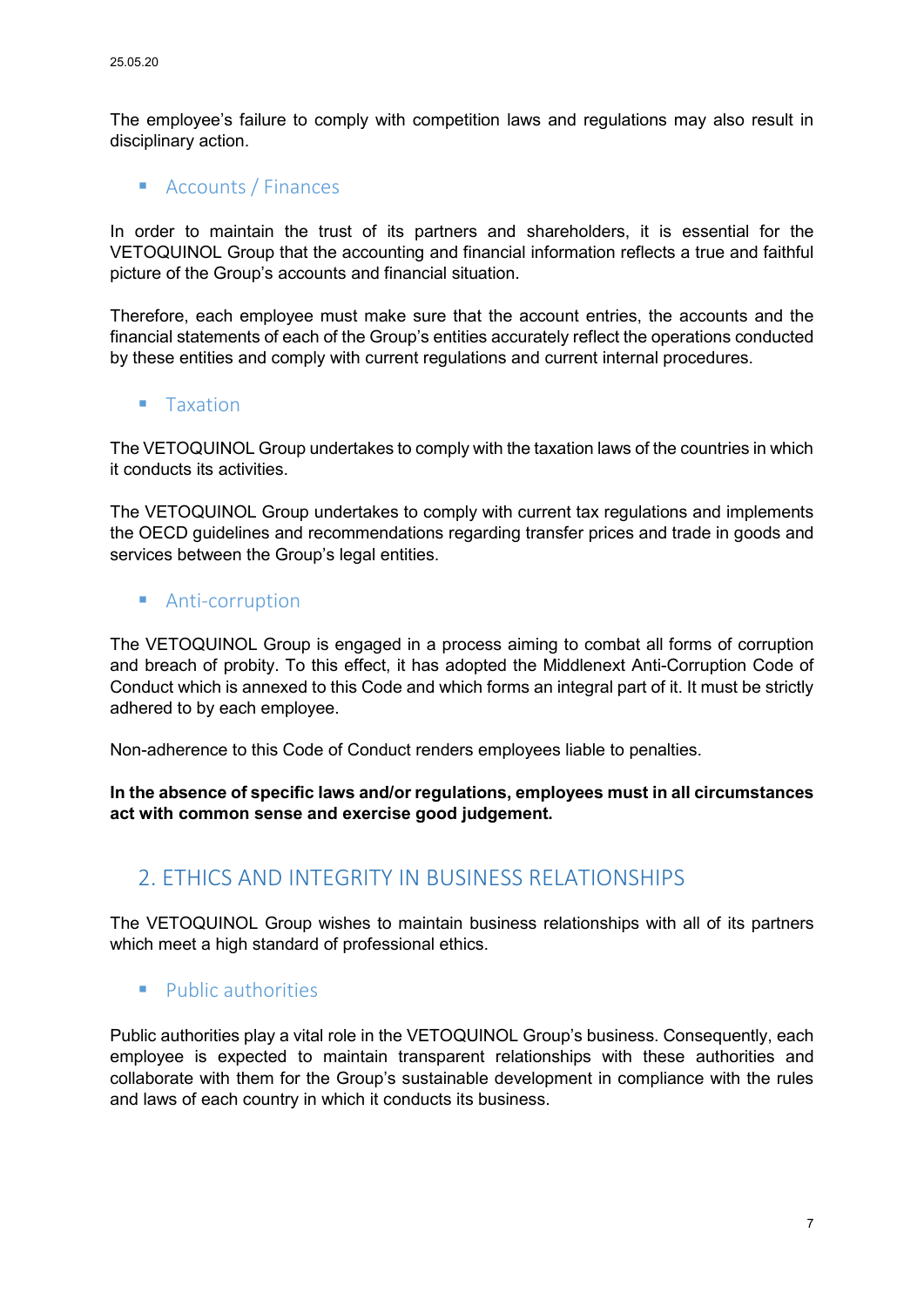#### **Customer relationships**

Customer satisfaction and respect for customers are critical to the success of the VETOQUINOL Group.

Employees must maintain customer confidence by adopting behaviour which complies with the rules set out in this Code.

■ Responsible promotion and communication

All communications and promotional activities relating to products or services offered by the VETOQUINOL Group must comply with internal procedures and the applicable laws and regulations, and must be approved and authorised by the relevant regulatory authorities when necessary.

It is the responsibility of each employee to provide information about products or services offered by the VETOQUINOL Group that is fair, accurate, unbiased and complete so that the customer can assess the purpose and the quality of the product or services, regardless of the means of communication.

■ Relationships with Healthcare Professionals

Some of the Group's customers and/or partners are healthcare professionals (vets, pharmacists, etc.).

Each employee must demonstrate honesty and integrity in their relationships with healthcare professionals. They must comply with applicable laws and regulations and in all cases respect the independence of the healthcare professional.

No employee should:

- bestow advantages on a healthcare professional that are not consistent with the law or customary practices;
- overpay a healthcare professional and/or make a payment to them which is disproportionate to the service performed for the VETOQUINOL Group and/or not in line with market prices;
- seek to affect by such means the independence of the healthcare professional as regards what they decide to prescribe.
- **Supplier relationships**

This concerns suppliers of goods or services, sub-contractors, service providers and partners for which the VETOQUINOL Group distributes products.

VETOQUINOL attaches the utmost importance to the professional qualities and conduct of the men and women in contact with the suppliers. Not only does this concern the purchasers themselves, but also any employee who might influence the act of purchasing.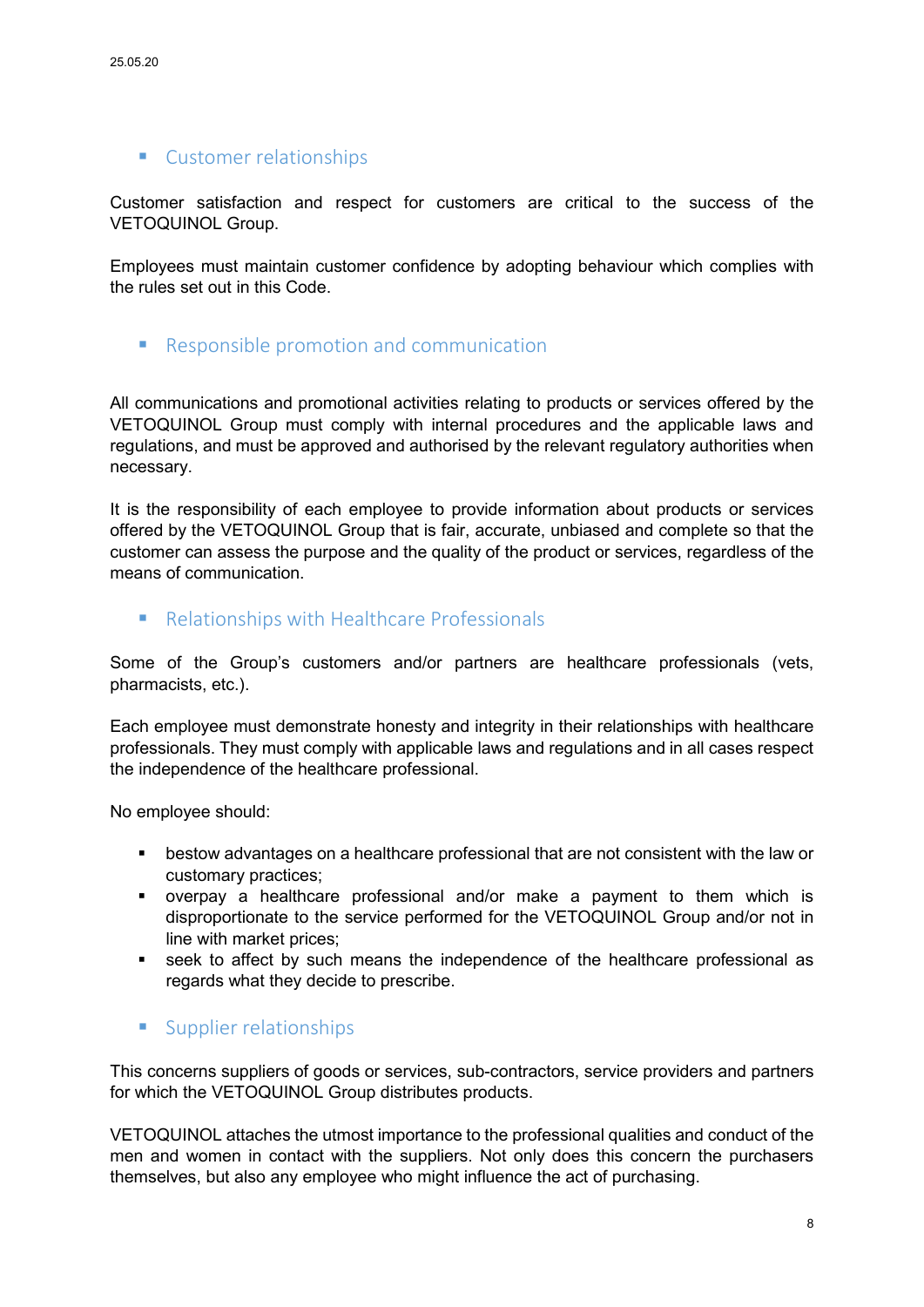A supplier must be selected following a listing procedure based on objective criteria such as quality, reliability, competitive pricing, the supplier's reputation and its compliance with social and environmental good practice and laws.

Each employee must demonstrate impartiality, honesty and integrity in their relationships with suppliers or potential suppliers. They have a duty to prioritise the interests of the VETOQUINOL Group in all circumstances, without regard to any personal considerations.

#### **Gifts and hospitality**

Gifts and hospitality such as business meals or invitations to an event must under all circumstances comply with current laws, whether given or received. When such laws impose no limits in terms of value, every effort should be made to ensure that the value of such gifts and hospitality does not exceed the values set out in the Gifts Policy.

Any Group employee who has received a gift or hospitality must notify their superiors of this. Should the gift be of an excessive value compared to customary practices, a letter thereon should be sent to the partner reminding them of our rules in these matters.

If it is impossible to refuse a gift, for reasons of politeness, the gift should be handed over to the VETOQUINOL Group.

Regarding gifts and hospitality, each employee must use their own judgement to avoid the reputation and probity of the VETOQUINOL Group and/or the beneficiary from being called into question. If in doubt, employees should contact their line manager and/or the ethics advisor appointed by the Group (christelle.george[s@vetoquinol.com\)](mailto:@vetoquinol.com).

In general, employees are prohibited from (i) directly or indirectly offering or granting any third party a payment or benefit which does not comply with the laws and/or customary practices or (ii) accepting a payment or benefit which does not comply with the laws and/or customary practices from a third party.

Any gift or hospitality of an excessive amount may lead to a conflict of interest as referred to in chapter 3 below.

# <span id="page-8-0"></span>3. CONFLICTS OF INTEREST

It is the responsibility of all employees to be loyal to the VETOQUINOL Group and contribute to the Group's legitimate interests. Consequently, any decision taken by an employee must be guided solely by the interests of the VETOQUINOL Group and with no regard for their own interests.

Employees must, as far as possible, avoid conflict of interest situations in which their personal relationships or activities outside the VETOQUINOL Group might influence their impartiality and their judgement. In any case, employees must report any situation which might create a conflict of interest to their superiors.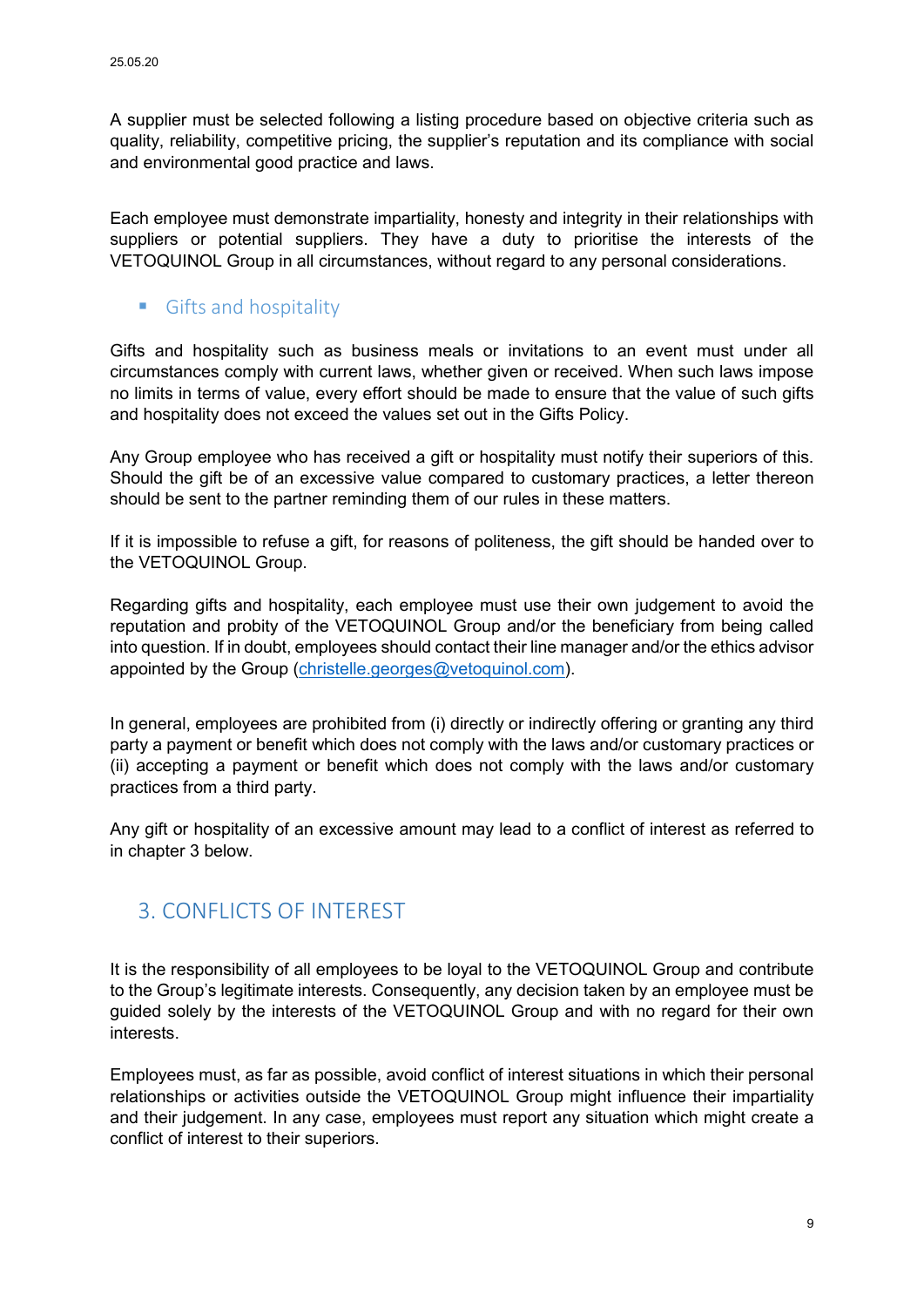#### Gifts and benefits

Employees are strictly prohibited from receiving gifts or benefits from a supplier, customer or any partner which would call into question the impartiality of their decisions.

Likewise, employees must refrain from taking advantage of their position within the VETOQUINOL Group to obtain benefits from third parties either for themselves or their family and friends.

If in doubt, employees should ask their line manager and/or the ethics advisors appointed by the Group for advice.

The employee's family and friends

Employees must report any situation to their line manager in which they would do business or consider doing business on behalf of the VETOQUINOL Group with members of their family and/or their friends and must obtain prior written consent from their line manager and/or the ethics advisor.

**Professional activity outside VETOQUINOL** 

Employees must not engage in any external professional activity which could affect their impartiality or their performance within the VETOQUINOL Group.

Any employee considering engaging in a professional activity with a supplier, customer or partner of the VETOQUINOL Group must obtain prior consent from their line manager and/or the ethics advisor.

**Corporate office or leadership roles outside VETOQUINOL** 

Any employee considering accepting a corporate office and/or performing a leadership role with a supplier, customer and/or partner of VETOQUINOL must obtain prior written consent from Senior Management. This authorisation system does not apply to terms of office in professional associations.

 $\blacksquare$  Financial investments

Employees must avoid holding a financial interest in one or more companies belonging to a supplier, customer or partner of VETOQUINOL which could affect their impartiality or their performance within the VETOQUINOL Group.

#### <span id="page-9-0"></span>4. SOCIAL AND ENVIRONMENTAL RESPONSIBILITY

The Group attaches particular importance to mutual respect, loyalty, solidarity and trust.

**Labour relations and working conditions** 

The VETOQUINOL Group undertakes to comply with the International Labour Organisation's declaration on Fundamental Principles and Rights at Work in all its entities.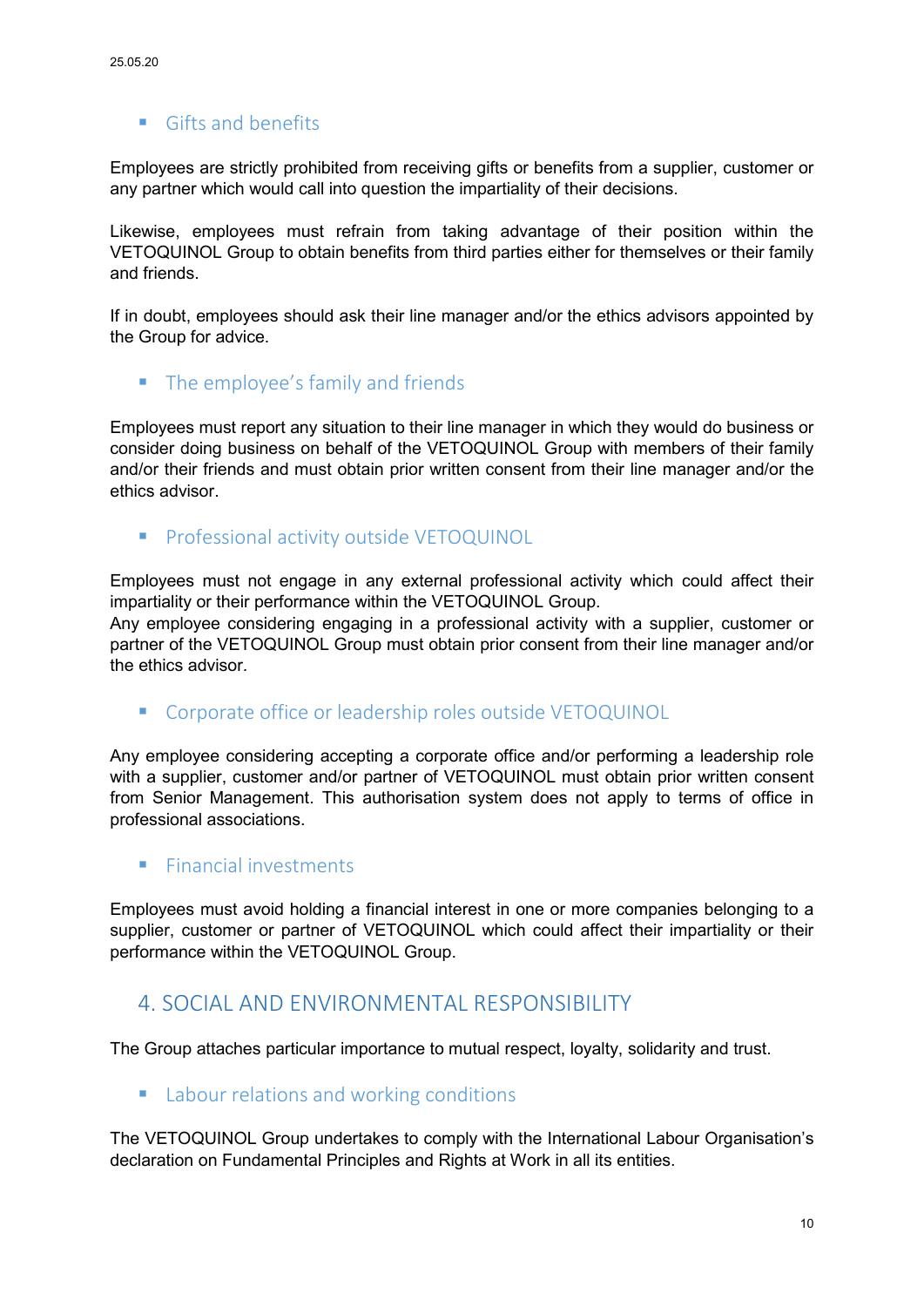All employees are also required to comply with it.

**Non-discrimination** 

Any discrimination by any employee in respect of recruitment, remuneration, promotion or treatment based on gender, race, nationality, age, religion or political and/or trade union opinions is prohibited within the VETOQUINOL Group.

**Prohibition of harassment and violence** 

Any form of psychological or physical harassment by or towards any employee, irrespective of their hierarchical position, is prohibited within the VETOQUINOL Group.

All employees, irrespective of their hierarchical position, are prohibited from placing another employee or a partner in a hostile, degrading or humiliating environment and/or violating their dignity.

No act or threat of physical or verbal abuse by or towards an employee or a partner will be tolerated.

**Prohibition of sexual harassment** 

The VETOQUINOL Group undertakes to respect individuals and their dignity. Therefore, any actions or remarks falling into a category of sexual harassment and any sexist behaviour are strongly condemned.

**Prohibition of undeclared or forced labour** 

The VETOQUINOL Group undertakes not to use undeclared or forced labour. Employees must obtain a guarantee from the suppliers, customers or third parties with which they have a working relationship that they do not use undeclared or forced labour.

**Prohibition of child labour** 

The VETOQUINOL Group undertakes to comply with the legal minimum age for admission to employment applicable in the countries where VETOQUINOL conducts its business. In any case, the minimum age for admission to employment cannot be lower than the thresholds set by International Labour Organisation Conventions 138 and 182.

Employees must ask the suppliers, customers or third parties to agree to comply with the prohibition of child labour and exclude any partners for which there is a doubt regarding compliance with the aforementioned conventions.

**FIGURE 1** Freedom of Association and Collective Bargaining

VETOQUINOL respects the right of each of its employees to create or belong to a union organisation.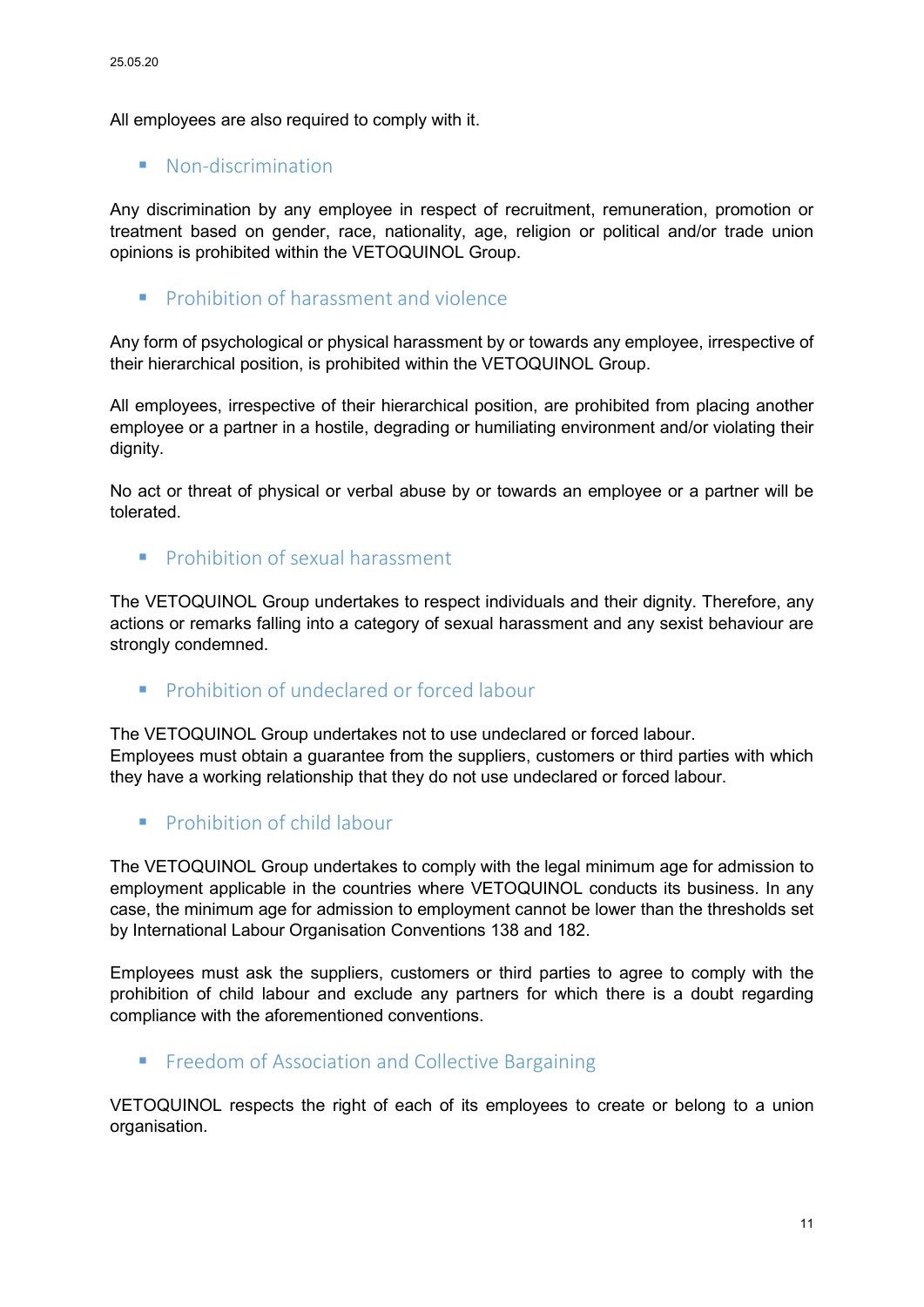VETOQUINOL undertakes to respect the rights and prerogatives of the different employee representative bodies.

VETOQUINOL undertakes to comply with all the laws and regulations applicable to collective bargaining relating to labour relations, and in particular the right of each of its employees to be represented in this context by the union organisation of their choice.

#### **Health and Safety**

Protecting the health of all employees and ensuring their safety is a priority for VETOQUINOL.

Each employee should act in an exemplary and responsible way on a daily basis regarding health and safety.

Each employee must follow the health and safety rules applicable (i) to their place of work and/or (ii) to their assignments.

Each employee must participate in the Health & Safety training programmes periodically organised by VETOQUINOL.

Each employee must ensure that any third party likely to be operating within the VETOQUINOL Group premises complies with the applicable health and safety measures.

Each employee must report any dangerous situations they are aware of to their superiors and/or the local HSE representative and/or the Group's Health, Safety and Environment Officer (laurent.kaufmann@vetoquinol.com).

#### **Animal ethics**

Animal health and well-being lie at the heart of VETOQUINOL's strategy.

Each employee must adopt an ethical approach in their assignments aimed at (i) reducing or eliminating animal abuse and (ii) respecting animals' physiological and behavioural needs.

**Environmental protection** 

VETOQUINOL remains committed to conserving natural resources, saving energy and minimising its environmental impact.

VETOQUINOL undertakes to comply with the applicable environmental protection standards. Each employee is actively encouraged, within the limits of their duties, to contribute to improving the environmental impact of their activity on a daily basis by adopting ecoresponsible behaviour in terms of consumption of resources, waste management and business trips.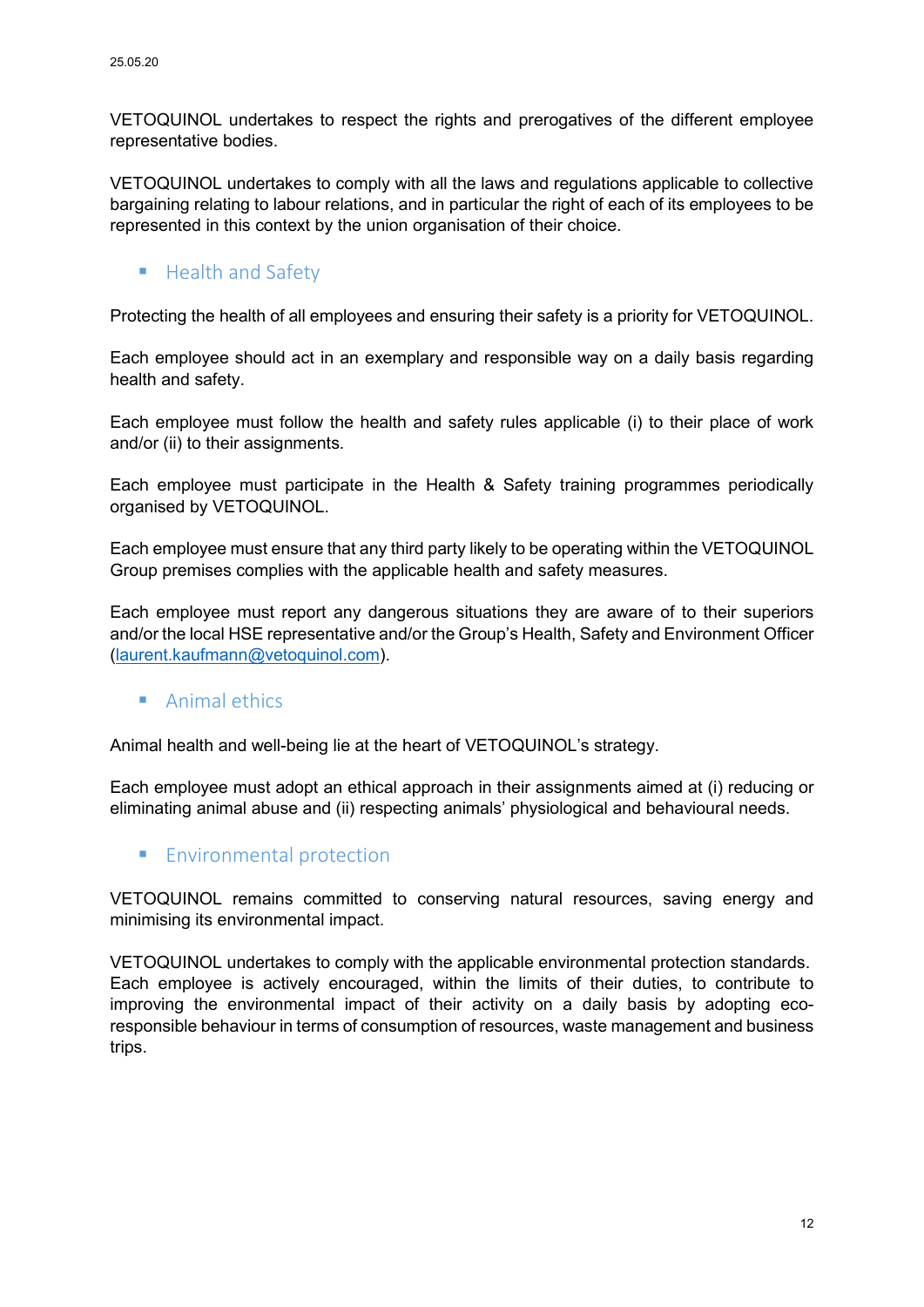# <span id="page-12-0"></span>5. CONFIDENTIALITY

### VETOQUINOL's confidential information

In the course of their duties, all employees are likely to have access to confidential information concerning, for example, the Group's products and services, development projects, technical know-how, strategy or financial situation.

Employees must keep the confidential information to which they might have access confidential and may only disclose this information if such disclosure is subject to a secrecy agreement.

Confidential information must only be disclosed within the Group to employees who need to know about it in the context of their activities.

The commercial and technical information belonging to the VETOQUINOL Group is and remains its exclusive property and must only be used in the Group's interests.

Any employee with access to confidential information which, if made public, could affect the reputation, image and/or share price of VETOQUINOL SA is prohibited from disclosing it to third parties or using it in any possible way.

The confidentiality obligations relating to the confidential information belonging to the VETOQUINOL Group apply to every employee under the terms of their employment contract and remain in effect after their employment contract has ended.

■ Confidential information belonging to third parties

Employees are also likely to have access to confidential information which belongs to suppliers, customers and or partners of the Group. Each employee concerned must ensure that they respect and maintain the confidentiality of such information as if such information belonged to VETOQUINOL.

The confidentiality obligations relating to the confidential information belonging to third parties apply to every employee under the terms of their employment contract and remain in effect after their employment contract has ended.

### <span id="page-12-1"></span>6. PERSONAL DATA

The VETOQUINOL Group would like all personal data collected in the course of its business concerning its employees, suppliers, customers and trading partners to be:

- used solely with due regard for the rights of data subjects and in particular with due regard for their privacy;
- $\blacksquare$  limited to what is necessary for the purpose(s) for which the personal data have been collected;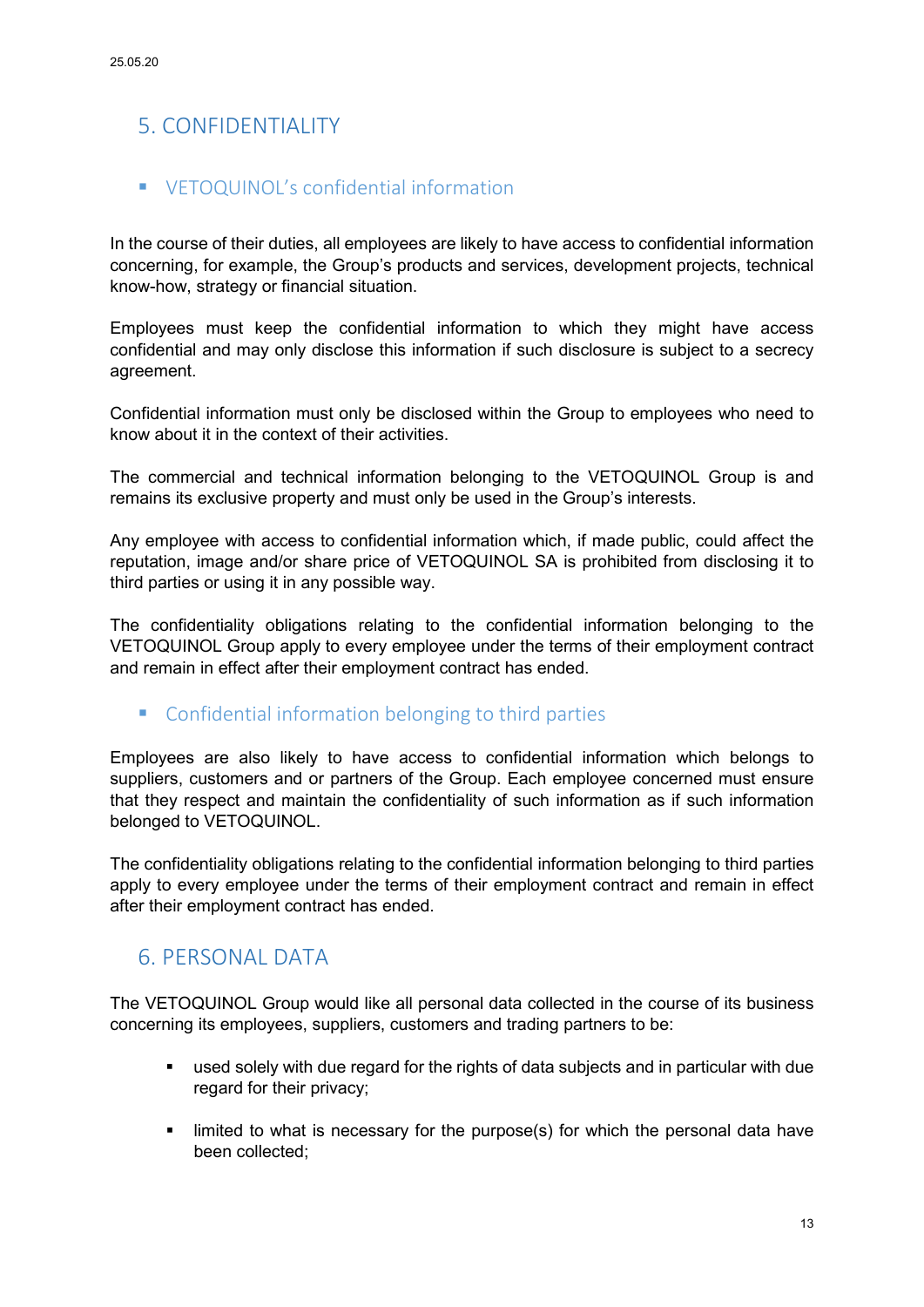- used in accordance with the specified purpose(s);
- retained for as long as is necessary to achieve this purpose/these purposes subject to compliance with the applicable legal and regulatory obligations.

The VETOQUINOL Group wishes to process personal data in the most appropriate way to guarantee their security and confidentiality.

Each employee who is authorised to access personal data for the needs of their activities is expected to comply strictly with the laws and regulations, as well as the internal standards applicable to the management of such data.

### <span id="page-13-0"></span>7. INSIDE INFORMATION AND INSIDER TRADING

VETOQUINOL SA has been publicly traded and subject to stock market regulations since 2006. All of the Group's employees can buy shares in VETOQUINOL SA subject to compliance with certain rules.

In particular, certain employees with regular access to inside information (the "Insiders") cannot buy or sell VETOQUINOL SA shares during periods known as "Blackout Periods" which are disclosed and published in accordance with the requirements of the French Financial Markets Regulator.

Any employee with access to inside information is prohibited from buying and/or selling VETOQUINOL SA shares on the basis of such information.

Employees with access to such inside information are also prohibited from passing it on to third parties and/or using it to buy or sell shares through a third party.

In many countries, the disclosure of inside information is a criminal offence and may lead to severe penalties both for the entity concerned and for the employee.

### <span id="page-13-1"></span>8. PROTECTION AND USE OF ASSETS

<span id="page-13-2"></span>When performing their assignments, each VETOQUINOL Group employee is responsible for using the assets available to them properly and protecting them, whether they are tangible or intangible.

#### o Intangible assets

**Image, reputation, brand** 

Image and reputation are among the VETOQUINOL Group's most important assets. They are shaped on a daily basis by its employees' conduct including on social media as specified in the Charter for the use of IT, electronic and digital resources attached to this Code.

This is why each employee must respect the VETOQUINOL Group's image and values.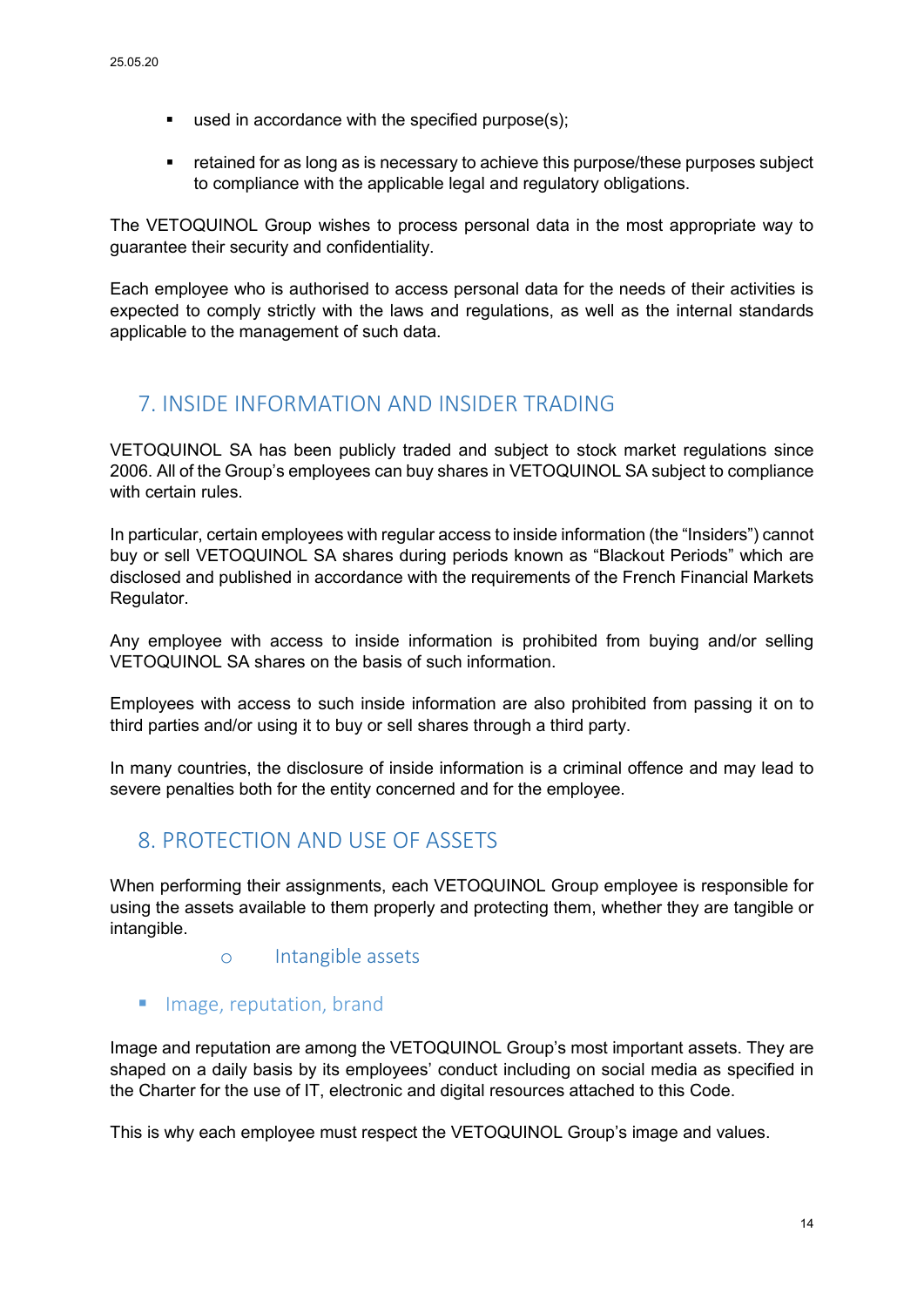Employees must not speak on behalf of the Group or the VETOQUINOL entity they belong to without having received prior express authorisation from their superiors.

Each employee must exercise restraint when expressing themselves in public and must not comment on the decisions or statements of the VETOQUINOL Group or its partners, without being expressly authorised to do so. Under no circumstances should they denigrate another employee, the Group, the products or services or the Group's strategic vision by any means.

Use of the VETOQUINOL logos and trademarks

Any use by a partner of trademarks and/or logos belonging to the VETOQUINOL Group must be subject to an appropriate licence agreement.

The employee shall ensure that the Group's trademarks and logos are used properly and that the partner complies with the graphic identity available at:

[http://intranet.vetoquinol/fileadmin/mediatheque/Pages\\_intranet/Boite\\_a\\_outils/](http://intranet.vetoquinol/fileadmin/mediatheque/Pages_intranet/Boite_a_outils/Logos__pictos_et_police/Charte/Graphic_charter_EN.pdf) Logos pictos et police/Charte/Graphic charter EN.pdf

**Patents, know-how and scientific knowledge** 

Research and innovation have always been at the heart of the VETOQUINOL Group's activities.

Each employee must ensure that the assets deriving from research and development activities are protected and must report any unauthorised or fraudulent use of such assets of which they might be aware.

Employees must follow the internal procedures and/or policies regarding saving data generated as part of research and development activities and publishing such data. Each employee must seek adequate protection for such data and not disclose any related information without having first made sure that such assets and/or any related information are protected so that the VETOQUINOL Group can make optimum use of them and exploit them.

If in doubt, the employee should contact their Manager and/or the Monitoring and Patent Centre and/or the Group Legal Department.

#### **Counterfeiting**

The VETOQUINOL Group undertakes to actively combat counterfeiting which can pose a health and economic risk to its customers.

<span id="page-14-0"></span>Any employee who is aware of a counterfeit or a risk of counterfeiting must notify their superiors and the Legal Department of it.

#### o Tangible assets and IT resources

The VETOQUINOL Group provides each employee with the equipment, tools and materials necessary for performing their assignments.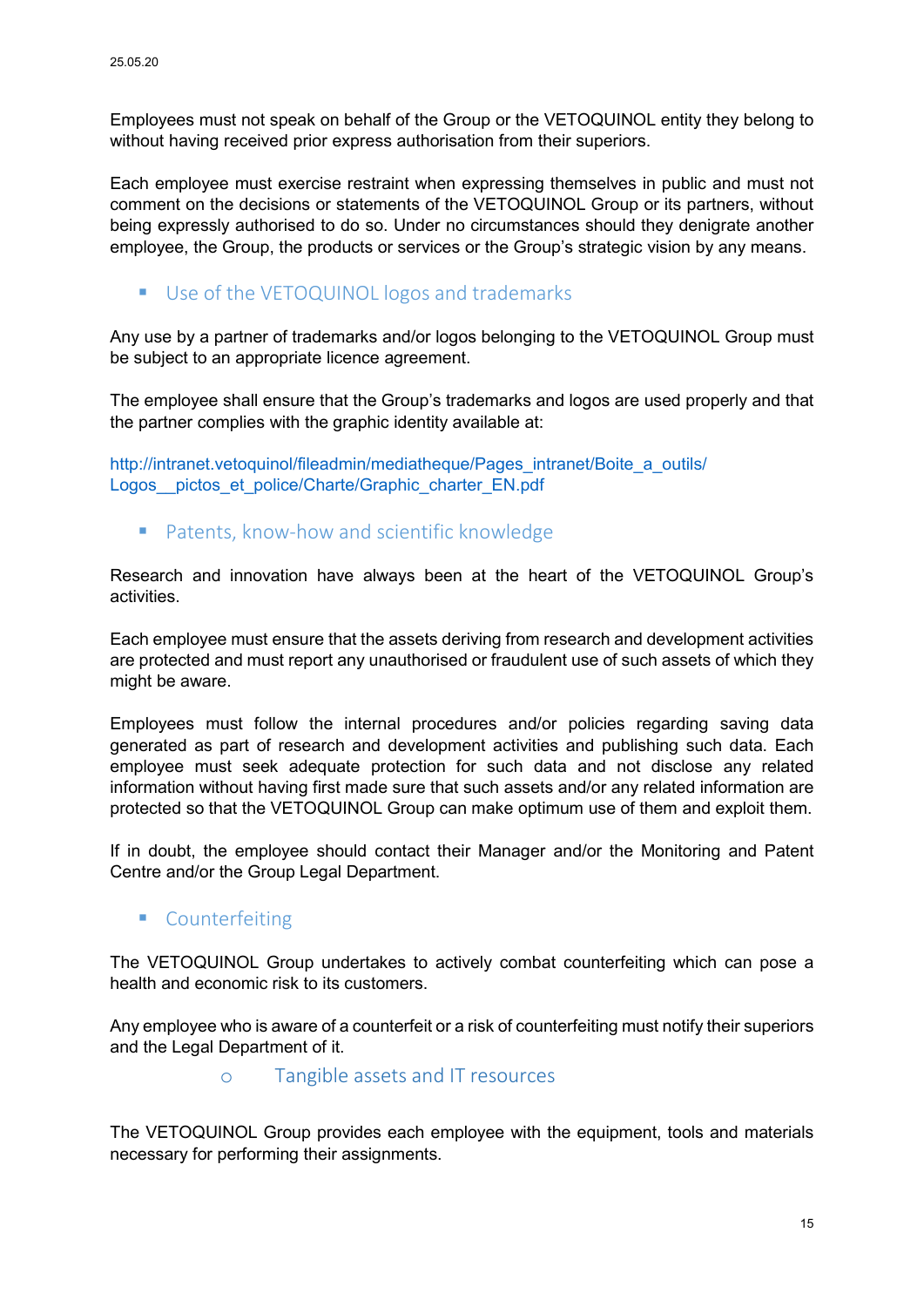Each employee must take care of these resources and must not damage, lose or waste them or use them for their own benefit. They must make reasonable use of them and ensure that their use does not damage the VETOQUINOL Group's image or interests.

Each employee must take care to use the IT resources in accordance with the Charter for the use of IT, electronic and digital resources attached to this Code.

Employees must also respect the premises and their places of work.

## <span id="page-15-0"></span>9. WHISTLEBLOWING SCHEME

The VETOQUINOL Group provides its employees with a whistleblowing scheme. This scheme is not designed to replace the traditional communication channels (superiors, Human Resources, Staff Representatives, etc.) which must continue to be favoured. Nevertheless, it may be used whenever the situation so requires.

#### ■ Right to Notify

Each employee may freely report any alleged breach of this Code and/or the Anti-Corruption Code of Conduct and/or the laws and regulations applicable to the VETOQUINOL Group's activities.

No sanctions or disciplinary action shall be taken against an employee who has reported an alleged breach of this Code in good faith, even if, after an internal investigation, the deeds recounted do not constitute a breach of the Code.

To protect whistle-blowers, the VETOQUINOL Group recommends that the employee identifies themself and promises to deal with their report anonymously.

**Procedure to be followed:** 

Any employee who would like to report an alleged breach of this Code and/or the laws and regulations applicable to the Group's activities can use the following e-mail address:

[https://report.whistleb.com/fr/vetoquinol.](https://report.whistleb.com/fr/vetoquinol)

#### **Handling of alerts:**

Alerts will be dealt with in complete confidence and with the utmost attention by a collective body comprising 3 members - the Ethics Committee. This body will be able to conduct an investigation into the reported deeds with the help of the Internal Audit and/or the Human Resources Division.

The employee(s) referred to in the report shall be notified and they will have a right to access and rectify information concerning them, without being given the opportunity to find out the identity of the whistle-blower.